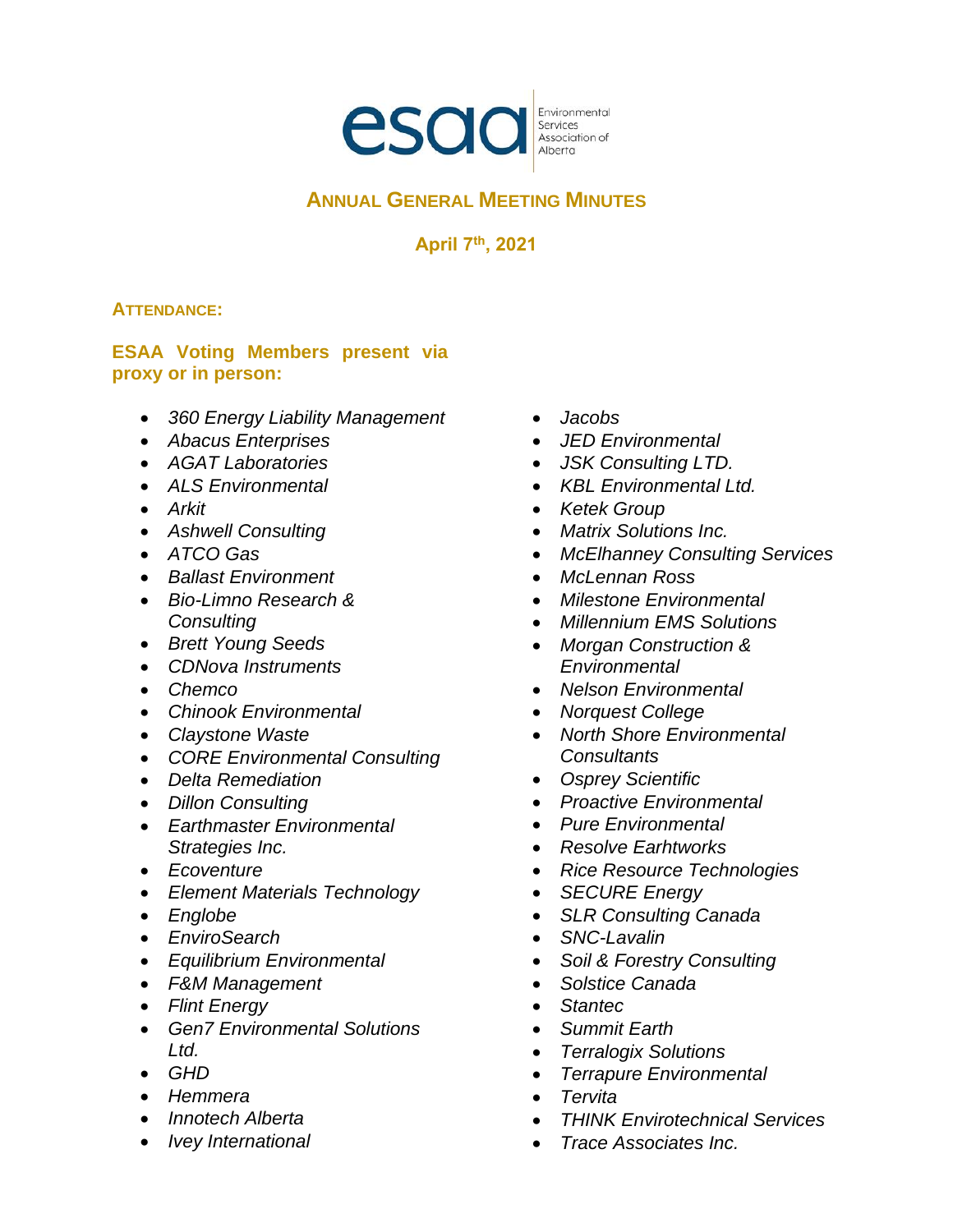- *Tree Time Services*
- *Trium Inc*
- *Tundra Environmental*
- *Vertex Professional Services*
- *Waste Connections CanadaWaterline Resources Inc.*
- *Waterline Resources*
- *West Earth Sciences*
- *Willms & Shier Environmental Laywers LLP*
- *Wood*

**1. Call to Order**

• *WSP*

## **Non Members**

- *Gavin Scott*
- *Kimberley Whotman*
- *Olmsted Consulting*
- *Rory Wheat*

JSK Consulting Ltd. (S. Thygesen) served as Chair and Trace Associates Inc. (D. Haight) served as Secretary for the meeting. Notice of meeting was sent out in accordance with the ESAA bylaws. It was stated that a quorum of members of ESAA were in attendance in person or via proxy. As there was quorum, the meeting was duly constituted and the Roberts' Rules of Order were to be followed. The meeting was called to order at 1:05 pm.

## **2. Approval of the Agenda**

Osprey Scientific (K. Schmidt) moved that the agenda be approved. McLennan Ross LLP (S. Parker) seconded the motion. The motion was passed and the agenda approved.

## **3. Approval of Minutes of March 10th, 2020 - Meeting of Members**

Core Environmental Consulting (S. Samborsky) moved that the minutes be approved. North Shore Environmental Consulting (D. Cherniak) seconded the motion. The motion was passed and the minutes approved.

## **4. President's Report**

JSK Consulting (S. Thygesen) delivered the President's Report. There were no questions. North Shore Environmental Consulting (D. Cherniak) moved that the President's Report be approved. Core Environmental Consulting (S. Samborsky) seconded the motion. The motion was passed and the President's Report approved.

## **5. ESAA Management Report**

J. Chowaniec delivered the ESAA Management report. There were no questions. Osprey Scientific (K. Schmidt) moved that the ESAA